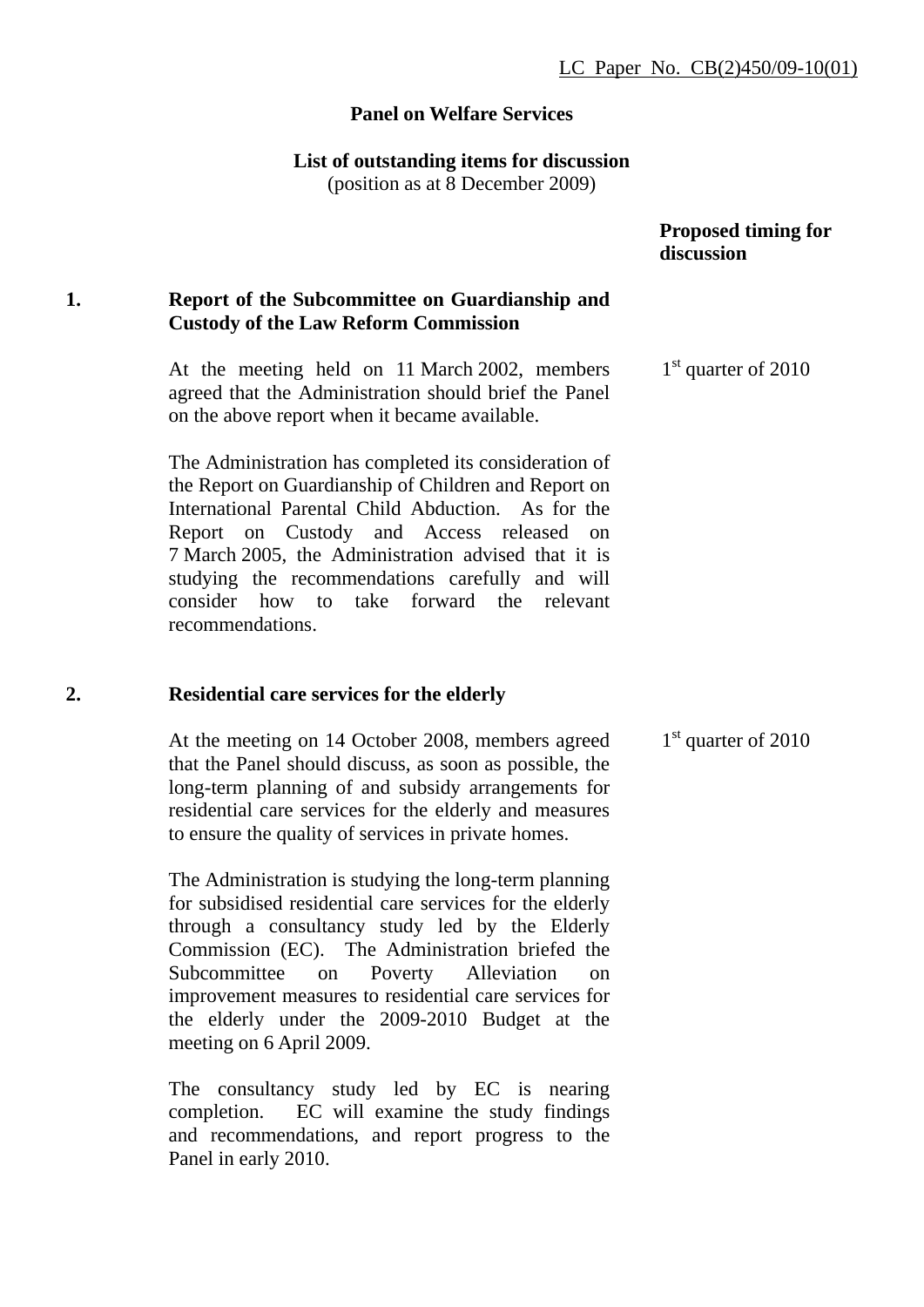## **3. Implementation of the Integrated Family Service Centre (IFSC) service mode**

In October 2008, the Administration commissioned a review on the implementation of the IFSC service mode which is expected to be completed by the end of 2009. The Panel discussed and received views from deputations on the implementation of the IFSC service mode on 9 March and 11 May 2009. The Administration will report progress to the Panel in due course.

At the meeting on 14 October 2008, Hon LEUNG Yiu-chung proposed to discuss the merit of re-opening Single Parent Centres to enhance support services for single parents. The Administration was requested to comment on this after completing its review on IFSCs.

## **4. Infirmary care in non-hospital setting**

The Administration consulted the Panel in December 2004 on a proposal to launch a trial scheme to provide infirmary care places for medically stable elders in a non-hospital setting. The latest plan of the Administration is to upgrade some of the places in subvented residential care homes for the elderly to provide infirmary care. The Administration aims to report progress in due course. To be decided

## **5. Social security assistance for needy elderly**

At the meeting on 14 October 2008, Hon WONG Kwok-hing and Hon WONG Kwok-kin proposed to discuss financial assistance and support for poor elders, including providing income supplement for poor elders and implementing a universal retirement protection scheme. To be decided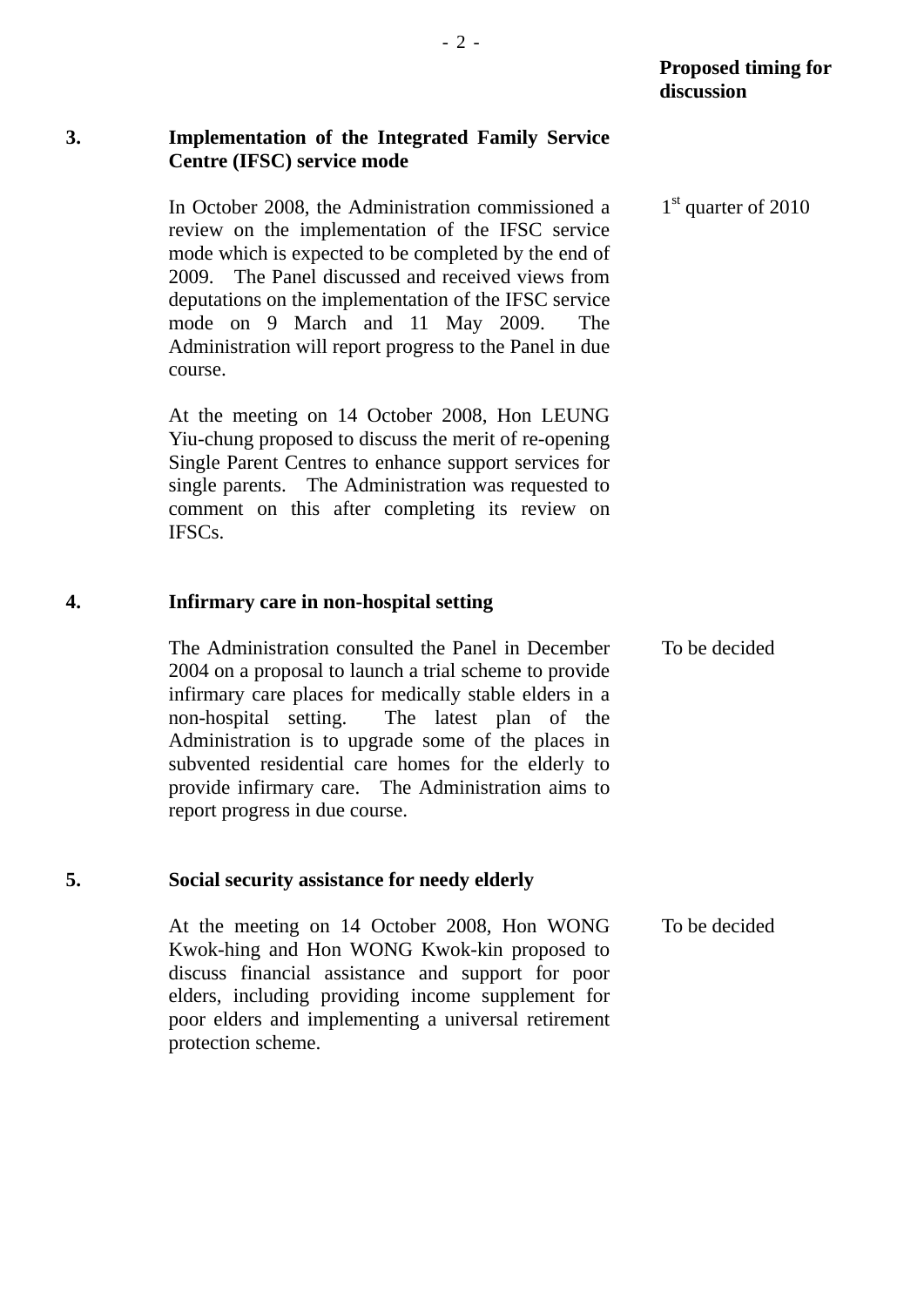## **6. Residential care services for persons with disabilities**

At the meeting on 12 January 2009, the Panel was briefed on the progress of the preparatory work for introducing a licensing scheme to regulate the operation of residential care homes for persons with disabilities. A special meeting of Panel was held on 25 February 2009 to receive views from deputations on the proposed licensing system. The Administration was requested to make a progress report on the proposed licensing regime in three months' time.

The Administration updated the Panel vide LC Paper No. CB(2)1114/08-09(01) that it would postpone the introduction of the Residential Care Homes (Persons with Disabilities) Bill to the Legislative Council (LegCo) to the 2009-2010 legislative session given that the Bill would comprise a large number of provisions and entail consequential amendments to other ordinances, thereby necessitating the deliberation of related policy issues.

The Residential Care Homes (Persons with Disabilities) Bill is in drafting stage. The Administration aims to introduce the Bill to LegCo in the second half of the 2009-10 legislative session.

# **7. Charitable fund-raising activities**

The existing framework for the monitoring of charitable fund-raising activities was discussed at the meeting on 11 June 2007. Members agreed to further discuss the matter in the next session, especially the monitoring of the use of income generated from public charitable fund-raising activities.

The Administration has advised that the subject matter involved various bureaux and departments. As the Law Reform Commission is now conducting a review of the law and regulatory framework relating to charities in Hong Kong, the Administration has suggested deferring Panel discussion to after the completion of the review.

Pending completion of the review by the Law Reform Commission

2<sup>nd</sup> quarter of 2010

1<sup>st</sup> quarter of 2010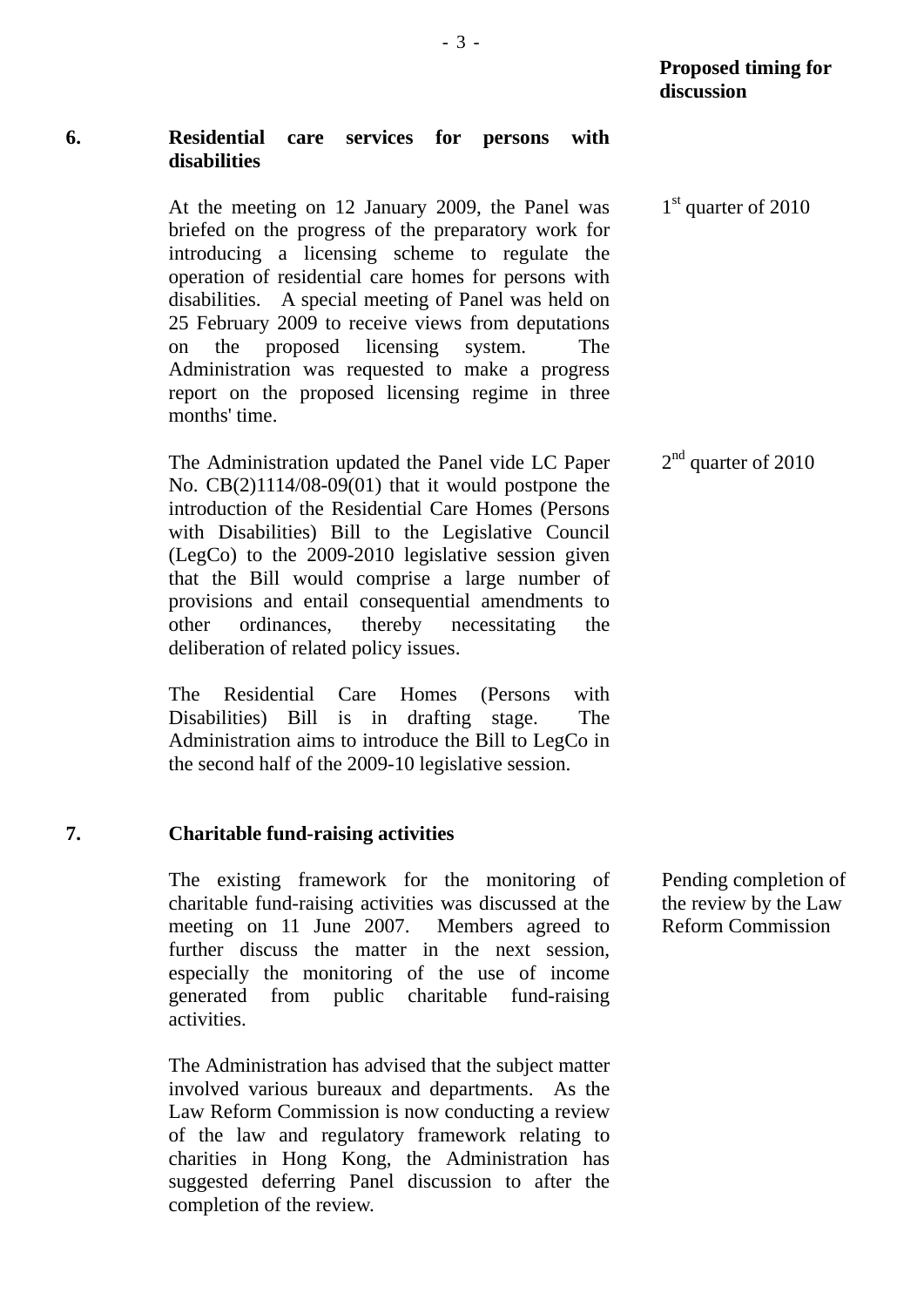## **8. Implementation of the Lump Sum Grant subvention system**

The Panel discussed the recommendations made by the Lump Sum Grant Independent Review Committee (LSGIRC) and the Administration's response to the recommendations at the meetings on 19 December 2008, 17 January and 9 February 2009.

At the meeting on 9 March 2009, the Panel agreed that the Administration should report regularly on the implementation of the recommendations made by the LSGIRC.

## **9. Review of Old Age Allowance**

CE announced on 24 October 2008 that Old Age Allowance (OAA) would be increased to \$1,000 a month under the existing system, and the proposal of introducing a means test mechanism to OAA would be shelved for the time being. The Panel was briefed on the relevant funding proposal on 10 November 2008. Members were advised that the Administration was conducting a review on the permissible limit of absence from Hong Kong under OAA, which was expected to be completed by end 2008/early 2009. It would revert to the Panel on the findings of the review in due course.

# **10. Review of the system for processing applications for Disability Allowance (DA) under the Social Security Allowance Scheme**

Item proposed by Hon WONG Kwok-hing and Hon WONG Kwok-kin at the meeting on 14 October 2008. Members are concerned about the eligibility criteria for DA, system for processing DA application and the appeal mechanism. 2<sup>nd</sup> quarter of 2010

Hon WONG Kwok-hing raised an oral question on Disability Allowance at the Council meeting on 5 November 2008 and enquired about the timing for discussing the item at the Panel meeting on 11 May 2009.

 $1<sup>st</sup>$  quarter of 2010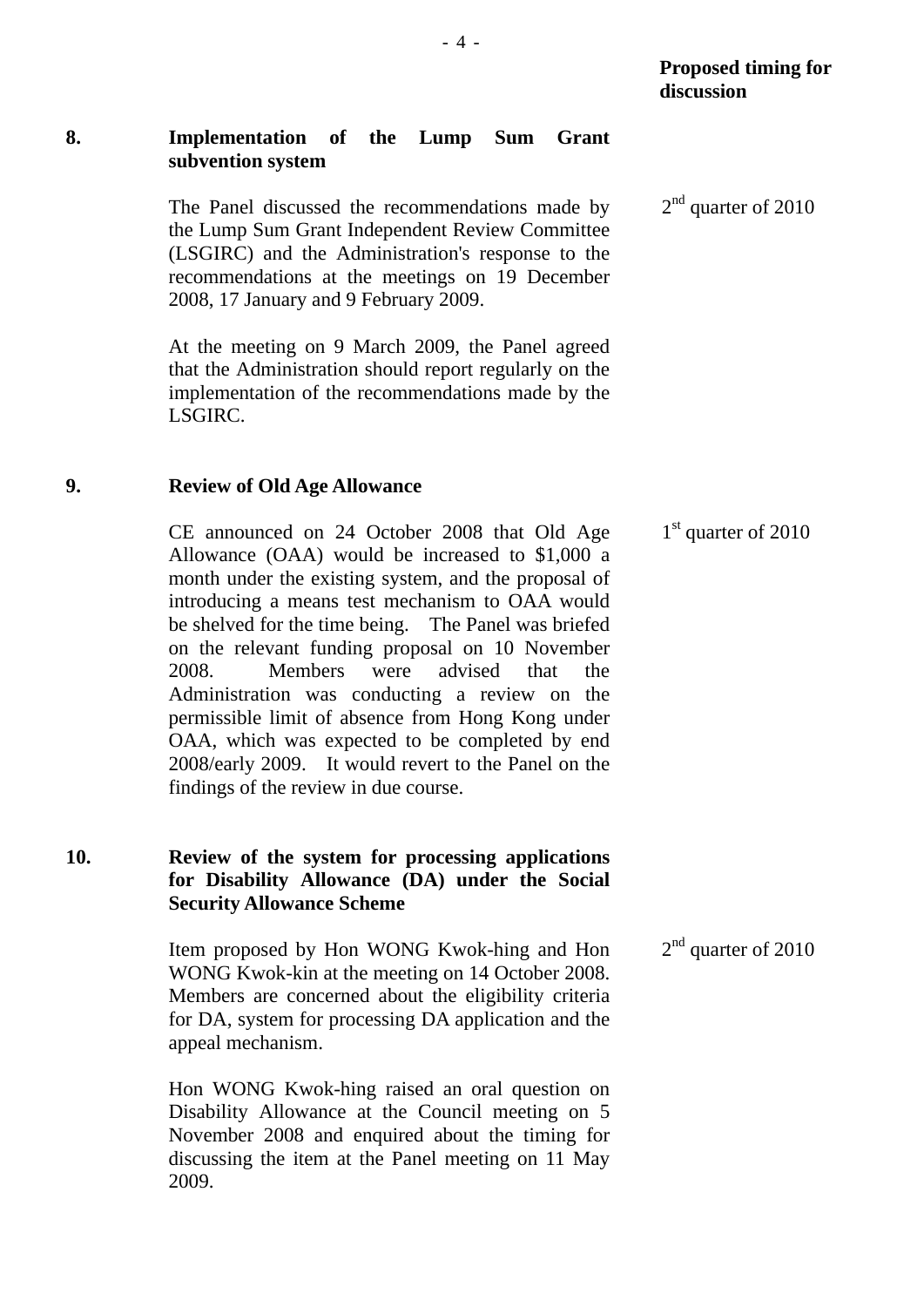Hon WONG Kwok-hing requested the Panel to discuss the item vide his letter dated 30 October 2009 (LC Paper No. CB(2)183/09-10(01)).

## **11. Child fatality review mechanism**

At the meeting on 22 October 2009, Hon Albert HO expressed concern about the cases of children who died of non-natural causes. Members were advised that SWD had set up a Review Panel to review child death cases captured by the Coroners' Court in 2006 and 2007 and would publish the first annual report in the last quarter of 2009. The Administration would revert to the Panel on the initial findings and recommendations of the Review Panel in due course. 4<sup>th</sup> quarter of 2010

## **12. Family Council**

At the meeting on 22 October 2009, members agreed that the Panel should follow up with the work progress of the Family Council, in particular the concrete measures to achieve a pro-family environment and family friendly employment practices. The Administration advises that it will report the work progress of the Family Council in January 2010. January 2010

# **13. Child Development Fund (CDF)**

The Panel was briefed on the implementation progress of first batch of CDF projects on 13 July 2009. At the meeting on 22 October 2009, Hon CHEUNG Kwok-che expressed concern about the Administration's plan for rolling out the second batch of the CDF projects. The Administration was requested to revert to the Panel in due course. 1<sup>st</sup> quarter of 2010

## **14. Long-term social welfare planning**

At the meeting on 22 October 2009, Hon CHEUNG Kwok-che enquired about the long-term development planning for social welfare in Hong Kong. The Administration advised that a Task Group on Welfare Planning was formed under the Social Welfare To be decided